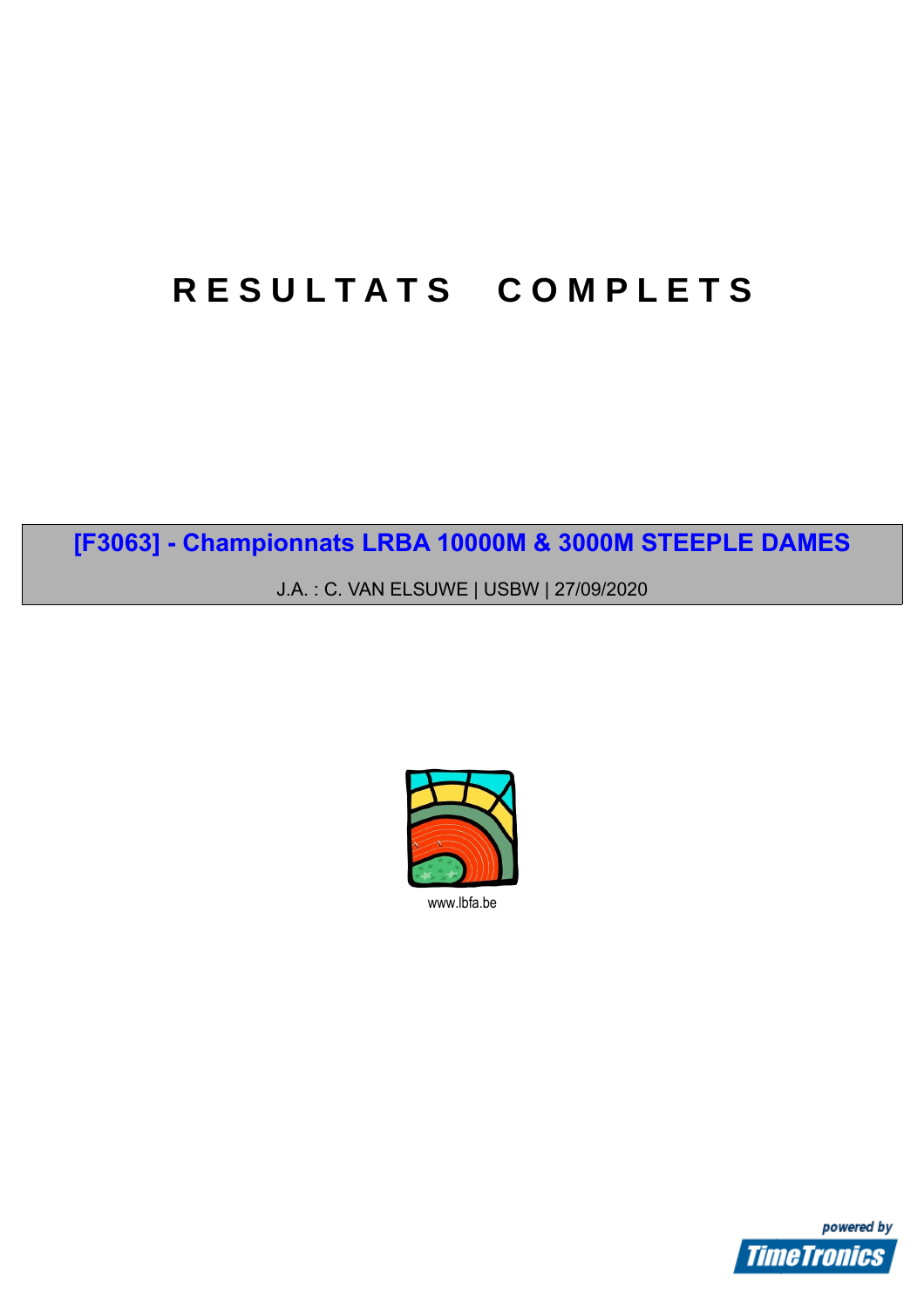### Résultats : **3000m Steeple TC F**

#### **Tour : \***

#### • **Série : 1 OFFICIEL** (17:43:37)

| Pos. |      | Doss, Athlète         | Cat.        |      | Année Cercle | Perf.    | <b>Pts</b> | Pts. Eq. Infos |  |
|------|------|-----------------------|-------------|------|--------------|----------|------------|----------------|--|
|      | 1679 | DALEMANS, ELINE       | <b>SENF</b> | 1991 | AVLO         | 10:05.02 |            |                |  |
|      | 1125 | GALLEIN, SOFIE        | <b>SENF</b> | 1992 | <b>AVR</b>   | 11:09.55 |            |                |  |
| ົ    | 1109 | VAN HOOREBEKE, JOLIEN | <b>SENF</b> | 1994 | <b>RIEM</b>  | 11:25.39 |            |                |  |
|      | 1421 | MEYLAERS, ANTSE       | <b>SENF</b> | 1999 | AVT          | 11:49.90 |            |                |  |

## Résultats : **10.000 mètres M35-M45**

#### **Tour : \***

#### • **Série : 1 OFFICIEL** (21:44:53)

| Pos.             |      | Doss. Athlète                                  | Cat. | <b>Année</b> | <b>Cercle</b> | Perf.    | <b>Pts</b>   | Pts. Eq. | <b>Infos</b> |
|------------------|------|------------------------------------------------|------|--------------|---------------|----------|--------------|----------|--------------|
| 1                | 5225 | DIAZ Y RODRIGUEZ, ALEXANDER                    | M40  | 1979         | <b>DEIN</b>   | 31:37.11 | $\mathbf{0}$ |          |              |
| $\overline{c}$   | 7590 | CLAIS, FRANCOIS                                | M35  | 1985         | WS            | 31:43.04 | 0            |          |              |
| 3                | 5152 | NAETS, SVEN                                    | M35  | 1983         | <b>ACHL</b>   | 32:01.91 | $\Omega$     |          |              |
| 4                | 3949 | VANHONACKER, FILIEP                            | M35  | 1982         | <b>AZW</b>    | 32:04.52 | 0            |          |              |
| 5                | 7589 | <b>CASTERMANS, MICHEL</b>                      | M35  | 1985         | <b>HERV</b>   | 32:27.91 | 0            |          |              |
| 6                | 6473 | <b>IACHINI, NICOLAS</b>                        | M35  | 1984         | <b>UAC</b>    | 32:29.27 | 0            |          |              |
| 7                | 4999 | <b>VERSCHOREN, BART</b>                        | M40  | 1977         | DAC           | 32:36.20 | 0            |          |              |
| 8                | 5419 | PENNINCKX, KOEN                                | M40  | 1979         | <b>GRIM</b>   | 32:38.91 | 0            |          |              |
| $\boldsymbol{9}$ | 6063 | PELICAEN, JOACHIM                              | M35  | 1985         | EA            | 32:40.40 | 0            |          |              |
| 10               | 5938 | MENSAERT, BERT                                 | M35  | 1984         | <b>RCT</b>    | 32:48.92 | 0            |          |              |
| 11               | 7565 | ARGENTO, ANAEL                                 | M35  | 1985         | <b>SER</b>    | 33:09.02 | 0            |          |              |
| 12               | 5754 | <b>VERMEIREN, DIRK</b>                         | M45  | 1971         | <b>ACBR</b>   | 33:16.48 | $\mathbf{0}$ |          |              |
| 13               | 6741 | <b>BOURDJI, SABRI</b>                          | M35  | 1982         | <b>OSGA</b>   | 33:22.41 | 0            |          |              |
| 14               | 7459 | RAEMACKERS, CEDRIC                             | M35  | 1985         | <b>FCHA</b>   | 33:27.64 | 0            |          |              |
| 15               | 4024 | VAN ONGEVAL, TOM                               | M45  | 1972         | <b>DCLA</b>   | 33:30.20 | 0            |          |              |
| 16               | 4453 | POORTMANS, JOACHIM                             | M40  | 1976         | <b>DUFF</b>   | 34:01.63 | 0            |          |              |
| 17               | 4517 | VANAUTGAERDEN, MAARTEN                         | M40  | 1976         | <b>ACP</b>    | 34:11.74 | 0            |          |              |
| 18               | 4764 | <b>VERHEYEN, KURT</b>                          | M45  | 1974         | <b>ATAC</b>   | 34:15.55 | 0            |          |              |
| 19               | 7566 | <b>BAILLON, XAVIER</b>                         | M35  | 1985         | <b>FLEU</b>   | 34:20.44 | 0            |          |              |
| 20               | 7135 | DEMAERSCHALK, JEROME                           | M35  | 1980         | <b>SMAC</b>   | 34:35.03 | 0            |          |              |
| 21               | 4138 | MAENE, BART                                    | M35  | 1982         | OB            | 34:35.98 | 0            |          |              |
| 22               | 6862 | ROCKS, DIDIER                                  | M35  | 1982         | <b>SER</b>    | 34:36.59 | 0            |          |              |
| 23               | 5500 | WOUTERS, CHRIS                                 | M45  | 1971         | <b>ROBA</b>   | 34:37.95 | 0            |          |              |
| 24               | 4392 | D'HONDT, GUNTER                                | M40  | 1979         | <b>RAT</b>    | 34:56.08 | 0            |          |              |
| 25               | 4843 | BAUT, DANNY                                    | M45  | 1971         | DAC           | 35:02.87 | 0            |          |              |
| 26               | 5648 | BEDDELEEM, KEVIN                               | M35  | 1982         | <b>ACKO</b>   | 35:47.97 | $\mathbf 0$  |          |              |
| 27               | 6645 | VAN DER AUWERMEULEN, JEAN-<br><b>PHILIPPPE</b> | M40  | 1978         | <b>CSF</b>    | 36:06.54 | 0            |          |              |



powered by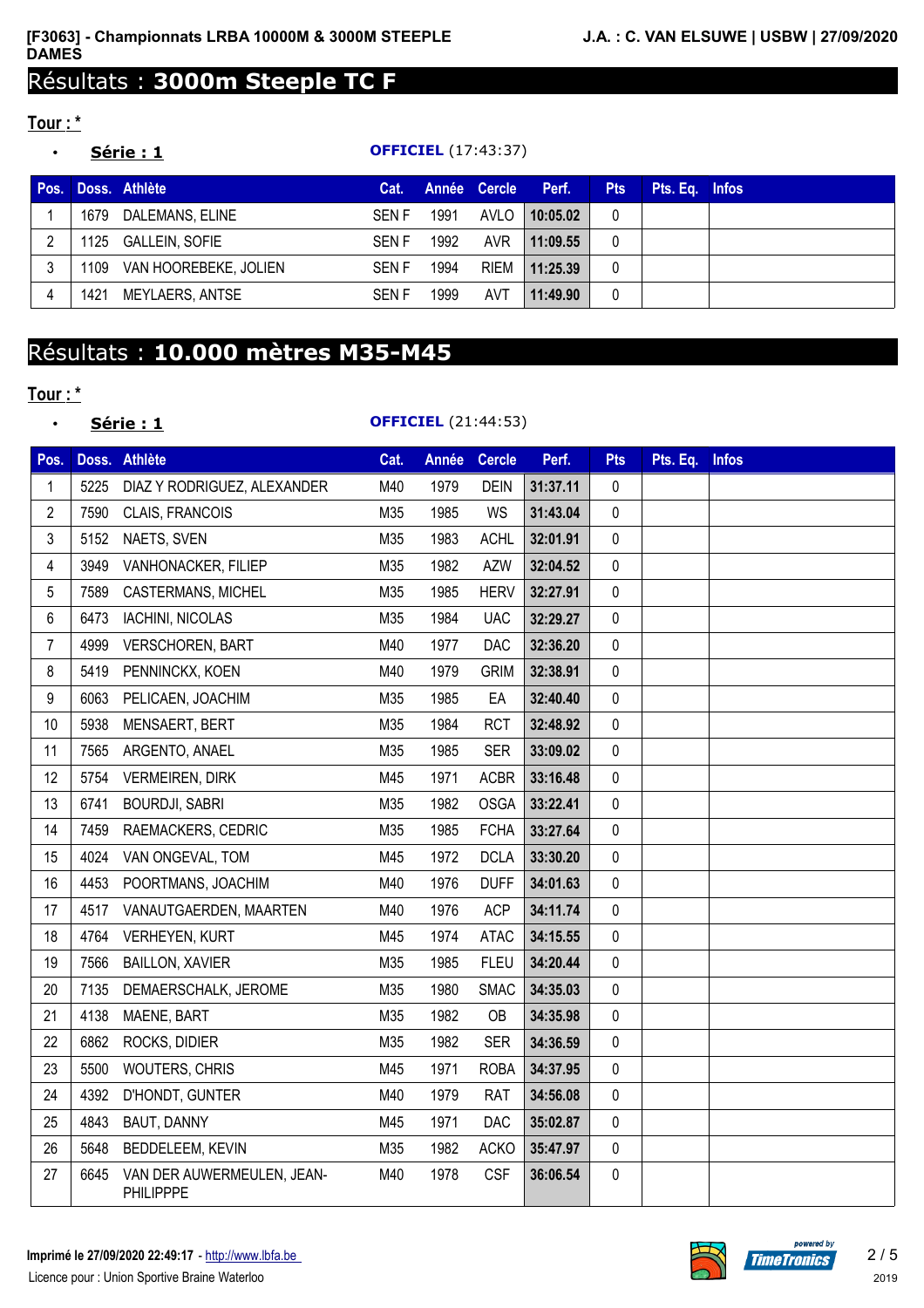#### **[F3063] - Championnats LRBA 10000M & 3000M STEEPLE DAMES**

#### **J.A. : C. VAN ELSUWE | USBW | 27/09/2020**

| Pos. |      | Doss, Athlète            | Cat. |      | Année Cercle | Perf.      | <b>Pts</b> | Pts. Eq. Infos |  |
|------|------|--------------------------|------|------|--------------|------------|------------|----------------|--|
| 28   | 6791 | PONCELET, XAVIER         | M45  | 1975 | <b>UAC</b>   | 37:12.87   |            |                |  |
| 29   | 4004 | <b>VERLINDEN, JURGEN</b> | M40  | 1975 | ΖA           | 39:40.23   |            |                |  |
|      | 4078 | VAN LIERDE, PHILIP       | M40  | 1977 | <b>OPW</b>   | <b>DNF</b> |            |                |  |
|      |      | 5495 PARIDAENS, STEFAAN  | M40  | 1979 | <b>ACG</b>   | <b>DNF</b> |            |                |  |

## Résultats : **10.000 mètres TC F et W35+**

#### **Tour : \***

|                |      | <u> Série : 1</u>          |                  |       | <b>OFFICIEL</b> (22:48:27) |          |             |          |              |
|----------------|------|----------------------------|------------------|-------|----------------------------|----------|-------------|----------|--------------|
| Pos.           |      | Doss. Athlète              | Cat.             | Année | <b>Cercle</b>              | Perf.    | <b>Pts</b>  | Pts. Eq. | <b>Infos</b> |
| 1              | 1733 | VERBRUGGEN, HANNE          | <b>SENF</b>      | 1993  | <b>VITA</b>                | 34:29.98 | 0           |          |              |
| $\overline{2}$ | 2102 | DE COCK, FLORENCE          | <b>SENF</b>      | 1992  | <b>WACO</b>                | 34:31.56 | 0           |          |              |
| 3              | 3246 | <b>GORISSEN, MIEKE</b>     | W35              | 1982  | <b>ADD</b>                 | 34:32.58 | 0           |          |              |
| 4              | 1602 | VANDENBUSSCHE, HANNA       | <b>SENF</b>      | 1987  | <b>AVR</b>                 | 35:16.47 | 0           |          |              |
| $\sqrt{5}$     | 2203 | SAUSSEZ, AMELIE            | <b>SENF</b>      | 1988  | <b>ACLO</b>                | 35:56.69 | 0           |          |              |
| 6              | 2292 | CHYLINSKI, MARTA ALEXANDRA | <b>SENF</b>      | 1986  | <b>RESC</b>                | 36:35.14 | 0           |          |              |
| $\overline{7}$ | 3742 | VANDE RIVIERE, ANNELEEN    | W35              | 1985  | <b>DEIN</b>                | 37:11.92 | 0           |          |              |
| 8              | 1502 | VANDEMOORTELE, JOLIEN      | <b>SENF</b>      | 1996  | <b>ROBA</b>                | 37:25.91 | 0           |          |              |
| 9              | 1865 | DEKETELAERE, ANNELIES      | <b>SENF</b>      | 1986  | <b>HAC</b>                 | 37:30.69 | 0           |          |              |
| 10             | 2281 | CERCKEL, MARIE             | <b>SENF</b>      | 1998  | <b>USBW</b>                | 37:37.18 | 0           |          |              |
| 11             | 1569 | DENYS, YEWBDAR             | <b>SENF</b>      | 1995  | <b>DCLA</b>                | 37:40.17 | 0           |          |              |
| 12             | 633  | VANCOLEN, ELISA            | JUN <sub>F</sub> | 2001  | <b>CSDY</b>                | 38:27.19 | 0           |          |              |
| 13             | 3999 | HOST, SANDRINE             | W45              | 1975  | <b>RFCL</b>                | 38:30.11 | 0           |          |              |
| 14             | 3393 | TAS, KATELIJNE             | W35              | 1984  | VAC                        | 38:37.37 | 0           |          |              |
| 15             | 3998 | DETREZ, MARTINE            | W50              | 1970  | <b>RFCL</b>                | 38:38.66 | 0           |          |              |
| 16             | 2739 | VAN MALDEGHEM, KRISTEL     | W40              | 1976  | <b>ACHL</b>                | 38:39.04 | 0           |          |              |
| 17             | 3165 | VAN MAELE, HEIDI           | W40              | 1978  | <b>VAC</b>                 | 38:40.39 | 0           |          |              |
| 18             | 3609 | <b>GEEROMS, KRISTEL</b>    | W35              | 1983  | <b>ACP</b>                 | 38:45.23 | 0           |          |              |
| 19             | 3327 | D'HAEN, STEFANIE           | W40              | 1979  | <b>ROBA</b>                | 39:04.34 | 0           |          |              |
| 20             | 3074 | VAN HERCK, KAREN           | W50              | 1970  | <b>WIBO</b>                | 39:12.64 | $\mathbf 0$ |          |              |
| 21             | 2362 | LEBON, MAZARINE            | <b>SENF</b>      | 1999  | <b>MOHA</b>                | 39:14.11 | 0           |          |              |
| 22             | 1459 | VAN CASTEREN, LISE         | <b>SENF</b>      | 1992  | <b>ROBA</b>                | 39:34.68 | 0           |          |              |
| 23             | 2943 | DEJAEGHERE, SABINE         | W50              | 1966  | <b>AVR</b>                 | 39:47.45 | 0           |          |              |
| 24             | 3203 | <b>MOX, KRISTIEN</b>       | W40              | 1978  | DAC                        | 39:53.06 | 0           |          |              |
| 25             | 2173 | THIRY, OPHELIE             | <b>SENF</b>      | 1997  | <b>BBS</b>                 | 40:18.61 | 0           |          |              |
| 26             | 3520 | VAN HOOYDONCK, ELS         | W50              | 1967  | <b>ESAK</b>                | 41:04.12 | 0           |          |              |
| 27             | 3347 | PEETERS, KAREN             | W50              | 1968  | <b>BONH</b>                | 41:08.93 | 0           |          |              |
| 28             | 4099 | CAWET, DAPHNE              | W40              | 1980  | <b>CSF</b>                 | 42:54.32 | 0           |          |              |
| 29             | 3131 | VANGOIDSENHOVEN, DIZIANA   | W45              | 1974  | <b>ROBA</b>                | 42:55.04 | 0           |          |              |
| 30             | 3505 | OTIENO, BERYL              | W45              | 1974  | OB                         | 42:57.46 | 0           |          |              |
| 31             | 2752 | PARMENTIER, ANN            | W40              | 1979  | <b>AZW</b>                 | 43:30.71 | 0           |          |              |



ered by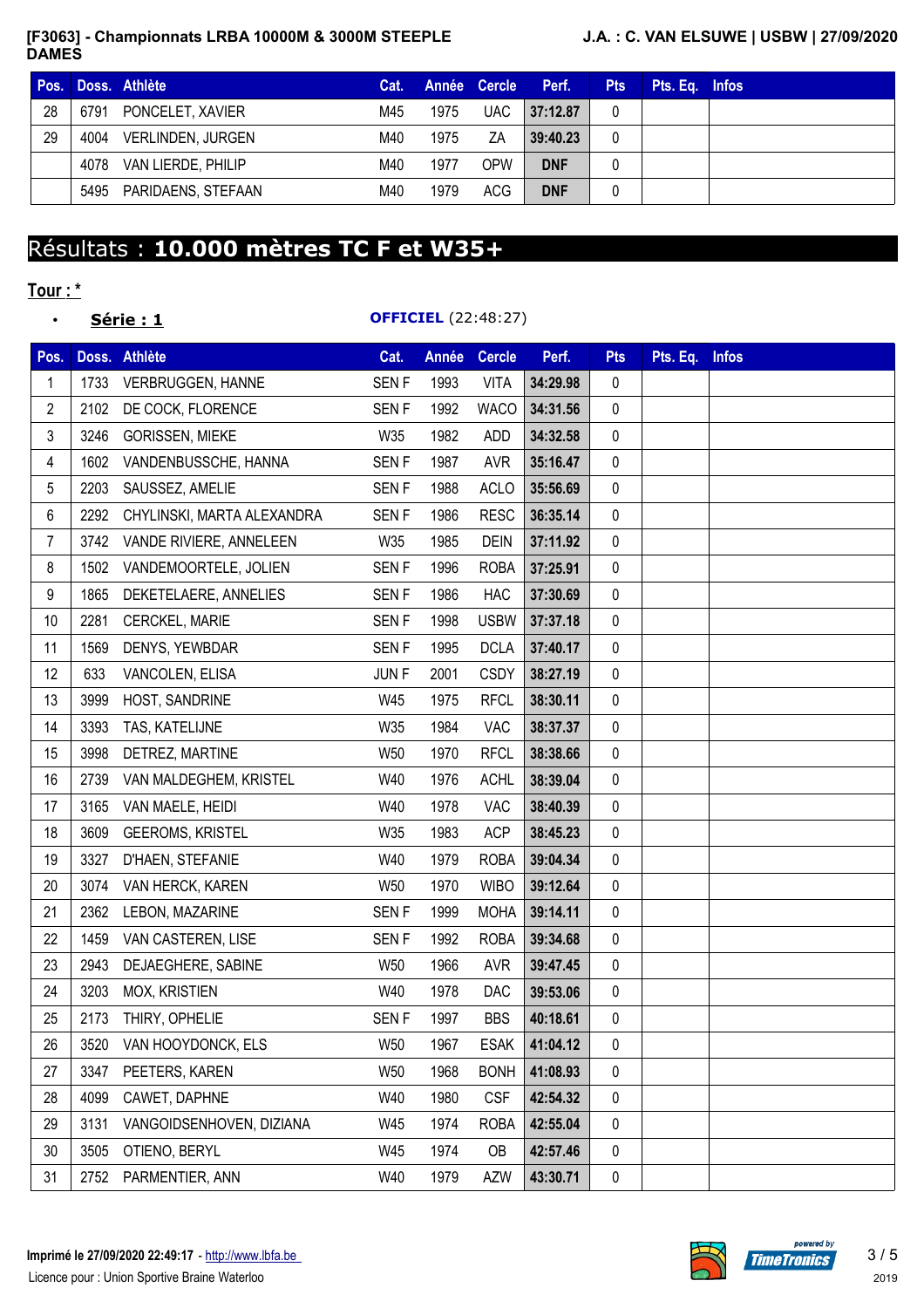#### **[F3063] - Championnats LRBA 10000M & 3000M STEEPLE DAMES**

#### **J.A. : C. VAN ELSUWE | USBW | 27/09/2020**

| Pos. |      | Doss. Athlète              | Cat.            | Année | <b>Cercle</b> | Perf.      | <b>Pts</b>   | Pts. Eq. | <b>Infos</b> |
|------|------|----------------------------|-----------------|-------|---------------|------------|--------------|----------|--------------|
| 32   | 1600 | PERSOONS, KATRIEN          | <b>SENF</b>     | 1986  | <b>VITA</b>   | 43:33.43   | 0            |          |              |
| 33   | 4185 | DEEGAN, JULIE              | W <sub>55</sub> | 1964  | WS            | 43:34.17   | $\mathbf{0}$ |          |              |
| 34   | 2902 | DE ROOSE, CHRISTINE        | W55             | 1963  | <b>RIEM</b>   | 43:34.97   | $\mathbf{0}$ |          |              |
| 35   | 3641 | <b>WILLEKENS, MARIJKE</b>  | W <sub>55</sub> | 1963  | <b>DCLA</b>   | 43:48.54   | $\mathbf{0}$ |          |              |
| 36   | 4495 | <b>ARCHEN, NATHALIE</b>    | <b>SENF</b>     | 1985  | <b>USBW</b>   | 44:53.84   | $\mathbf{0}$ |          |              |
| 37   | 3106 | VAN LIERDE, LISBETH        | W45             | 1973  | <b>ACG</b>    | 47:54.94   | $\mathbf{0}$ |          |              |
| 38   | 2939 | <b>VEKEMAN, BERNADETTE</b> | W65             | 1953  | ΖA            | 52:09.75   | $\mathbf{0}$ |          |              |
| 39   | 3071 | <b>BUYLE, MARIE-JEANNE</b> | W65             | 1952  | VS            | 56:38.78   | $\mathbf{0}$ |          |              |
|      | 3144 | VANHOVE, INGE              | W45             | 1974  | ALVA          | <b>DNF</b> | 0            |          |              |
|      | 1076 | <b>WAERZEGGERS, BRIDEY</b> | <b>SENF</b>     | 1998  | <b>ACKO</b>   | <b>DNF</b> | 0            |          |              |

## Résultats : **10.000 mètres TC M**

#### **Tour : \***

|                |      | Série : 1          |             |       | <b>OFFICIEL</b> (21:42:34) |            |            |          |              |
|----------------|------|--------------------|-------------|-------|----------------------------|------------|------------|----------|--------------|
| Pos.           |      | Doss. Athlète      | Cat.        | Année | <b>Cercle</b>              | Perf.      | <b>Pts</b> | Pts. Eq. | <b>Infos</b> |
| 1              | 2653 | LUNDERS, MATS      | <b>SENM</b> | 1991  | AVT                        | 29:29.92   | 0          |          |              |
| 2              | 2590 | SAKE, NICOLAI      | <b>SENM</b> | 1996  | <b>LYRA</b>                | 29:34.06   | 0          |          |              |
| 3              | 2873 | DEFLANDRE, CLEMENT | <b>SENM</b> | 1997  | <b>HERV</b>                | 29:34.60   | 0          |          |              |
| 4              | 2828 | PONCELET, VALENTIN | <b>SENM</b> | 1991  | <b>USBW</b>                | 29:35.85   | 0          |          |              |
| 5              | 2892 | NOEL, ENZO         | <b>SENM</b> | 1995  | <b>WACO</b>                | 29:57.32   | 0          |          |              |
| 6              | 1373 | MICHIELS, YANNICK  | <b>SENM</b> | 1991  | <b>VMOL</b>                | 30:01.22   | 0          |          |              |
| $\overline{7}$ | 2794 | DOISON, GREGOIRE   | <b>SENM</b> | 1995  | <b>DS</b>                  | 30:05.66   | 0          |          |              |
| 8              | 2910 | MONFILS, THOMAS    | <b>SENM</b> | 1992  | CRAC                       | 30:09.56   | 0          |          |              |
| 9              | 2740 | FINTOLINI, DORIAN  | <b>SENM</b> | 1993  | <b>ATC</b>                 | 30:27.33   | 0          |          |              |
| 10             | 1243 | VERSTEELE, JONAS   | <b>SENM</b> | 1990  | <b>AZW</b>                 | 30:48.17   | 0          |          |              |
| 11             | 3326 | DEGEY, BRICE       | <b>SENM</b> | 2000  | <b>RFCL</b>                | 30:49.89   | 0          |          |              |
| 12             | 3207 | COLLARD, ARNAUD    | <b>SENM</b> | 2000  | <b>HERV</b>                | 30:58.71   | 0          |          |              |
| 13             | 2240 | TORBEYNS, JEF      | <b>SENM</b> | 1995  | <b>DAC</b>                 | 30:59.79   | 0          |          |              |
| 14             | 3509 | STROLLO, SERGIO    | <b>SENM</b> | 1988  | <b>RIWA</b>                | 31:12.40   | 0          |          |              |
| 15             | 2587 | SCHEERLINCK, ROB   | <b>SENM</b> | 1998  | <b>VAC</b>                 | 31:12.50   | 0          |          |              |
| 16             | 1453 | RASSCHAERT, BJARNE | <b>SENM</b> | 2000  | <b>RCG</b>                 | 31:18.89   | 0          |          |              |
| 17             | 2242 | D'HOORE, SIMON     | <b>SENM</b> | 1994  | <b>AVMO</b>                | 31:22.33   | 0          |          |              |
| 18             | 2886 | PTAK, FLORENT      | <b>SENM</b> | 1998  | <b>HERV</b>                | 32:24.15   | 0          |          |              |
| 19             | 1219 | SEVENOIS, NATHAN   | <b>SENM</b> | 1996  | <b>STAX</b>                | 32:27.06   | 0          |          |              |
| 20             | 2746 | STRAET, PAOLO      | <b>SENM</b> | 1998  | <b>HERV</b>                | 32:55.18   | 0          |          |              |
| 21             | 1252 | KENNIS, KEVIN - 21 | <b>SENM</b> | 1991  | AA                         | 33:13.97   | 0          |          |              |
| 22             | 2370 | RONDOU, NIELS      | <b>SENM</b> | 1986  | <b>ACKO</b>                | 33:24.21   | 0          |          |              |
| 23             | 2771 | MAROYE, NICOLAS    | <b>SENM</b> | 1996  | <b>CABW</b>                | 35:32.52   | 0          |          |              |
|                | 2978 | MOUKRIME, TARIK    | <b>SENM</b> | 1992  | <b>SER</b>                 | <b>DNF</b> | 0          |          |              |
|                | 3205 | VALET, MAXIME      | <b>SENM</b> | 1989  | <b>RESC</b>                | <b>DNF</b> | 0          |          |              |